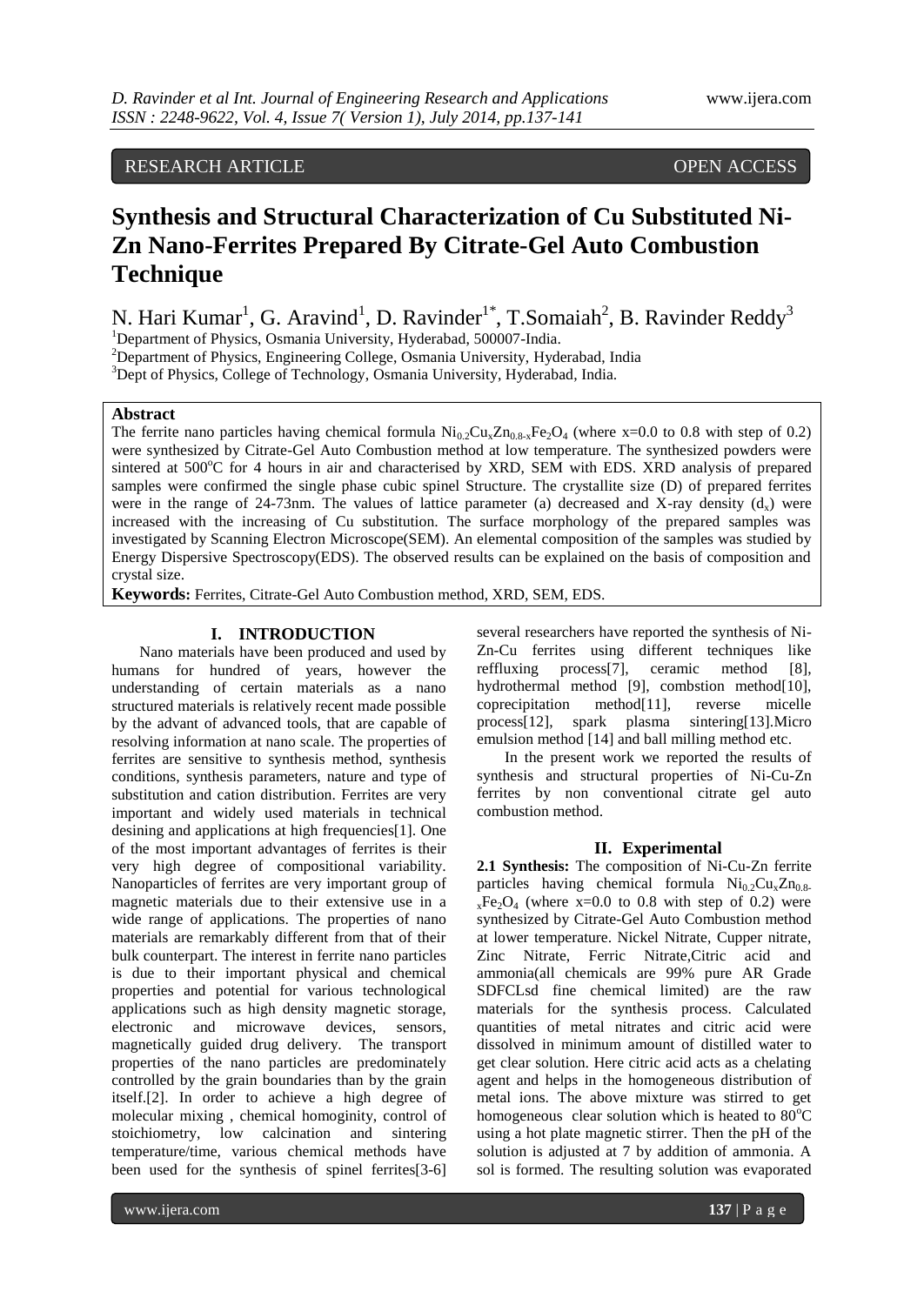to dryness heating at about  $180^{\circ}$ C on a hot plate with continuos stirring. The gel gave a fast flameless auto combustion reaction with the evolution of large amount of gases which results a burned powder. The burned powder was grinding using Agate Mortar and pestle to get a fine ferrite powder. Finally the grinded powder was calcinated in air at  $500^{\circ}$ C for 4 hours and cooled to room temperature to obtain spinel phase.

**2.2 Characterization:** BrukerD8 advanced Xray diffractometer with Cu Kα ( $λ$ = 1.5405A<sup>O</sup>) was used to study the single phase nature and nano phase formation of the Ni-Cu-Zn ferrite system at room temperature by continuos scanning in the range of 10°-80°C. Micro structure analysis of the prepared samples was carried by Scanning Electron microscopy(SEM) and Elemental compositional analysis for all samples were done by Energy Dispersive Spectroscopy(EDS).

## **III. Results and Discussions:**

**3.1 XRD Analysis:** the X-ray Diffraction pattern of all the samples were shown in  $fig(1)$  which confirms the single phase cubic spinal structure formation with out any impurity peak. The strongest reflection has come from (311) peak for every sample. The

crystalline size of all samples was calculated from the Half Width at Full Maximum (HWFM) of the (311) reflection peak in the XRD pattern using Debye-Scherrers formula[15]. Scherrer Formula:

Crystalline size of the sample  $\boldsymbol{D} = \frac{0.91\lambda}{9.25\lambda}$  $\pmb{\beta}$  cos $\pmb{\theta}$ Where  $\lambda$  =wavelength of X-ray used Β= Full Width Half Maxima(FWHM) in radians.

 $\theta$  = peak position.

Lattice parameter(a) of the sample was calculated by the formula

$$
a = d * (h2 + k2 + l2)1/2
$$
  
Where a= Lattice Constant

(hkl) are the Miller Indices

$$
d =
$$
inter planner spacing,

The X-ray density  $dx = \frac{nM}{r^3}$  $\frac{nM}{a^3N}$ [g/cm<sup>3</sup>] [16] Where  $M =$  molecular weight of the sample

 n =number of molecules in a unit cell of spinel lattice.

 a =lattice parameter and N is the Avogadro number.

The Volume of the Unit Cell  $V = a^3$ 



**Fig(1).XRD Pattern of Cu Substituted Ni-Zn Nano-Ferrites**

Values of Crystallite size, lattice parameter, X-ray density and volume of all the samples were given in the  $table(1)$ .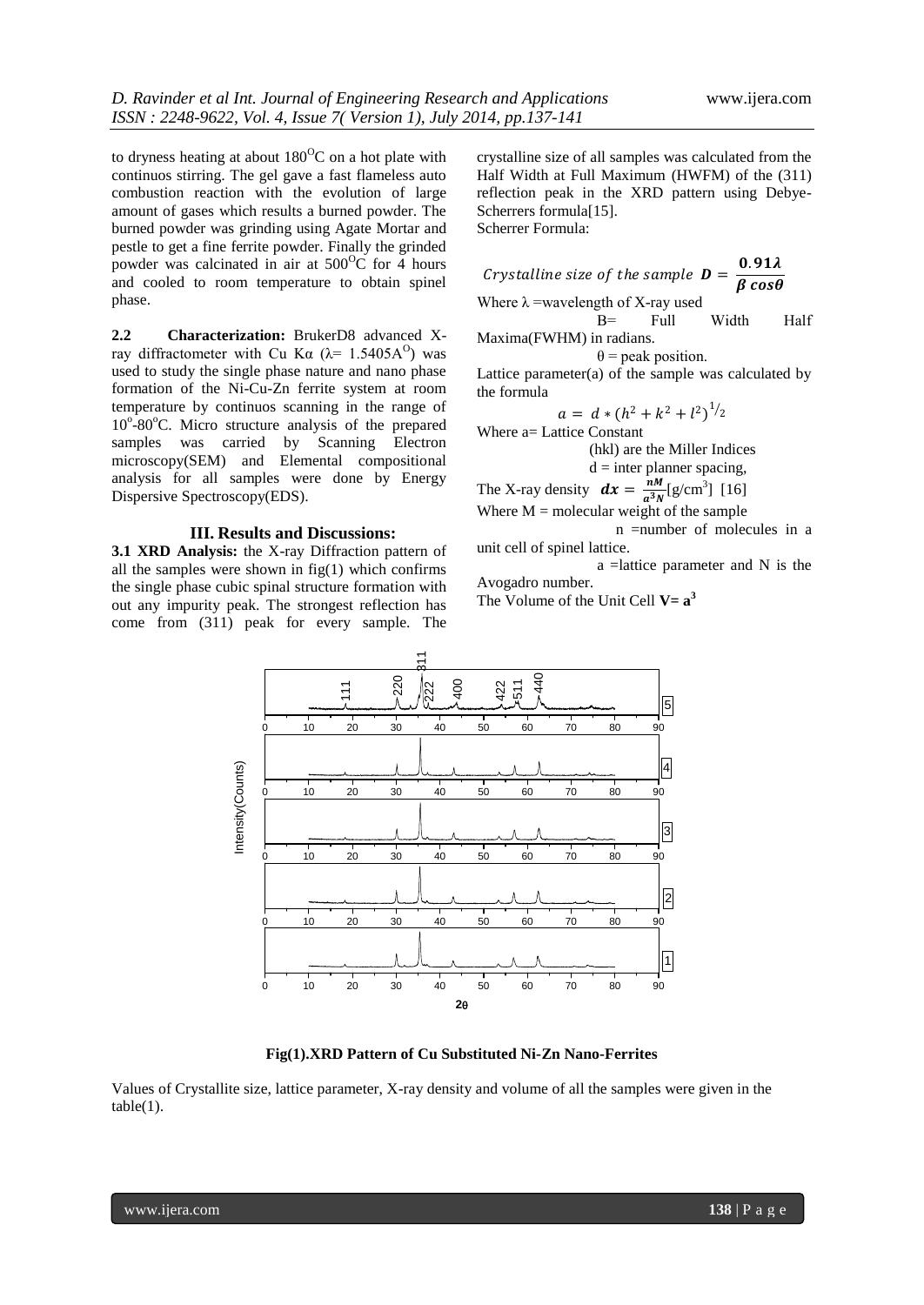| Table(T): Crystalline size, Lattice Parameter, X-ray density & Volume |                                   |          |             |               |         |                 |
|-----------------------------------------------------------------------|-----------------------------------|----------|-------------|---------------|---------|-----------------|
| S.N                                                                   | Sample                            | Mol.wt   | Crystallite | Lattice       | X-ray   | Volume          |
| $\Omega$                                                              |                                   | (gm/mol) | size(nm)    | constant      | density | $(A^{\circ})^3$ |
|                                                                       |                                   |          |             | $(A^{\circ})$ | (gm/cc) |                 |
|                                                                       | $Ni_{0.2}Zn_{0.8}Fe_2O_4$         | 239.735  | 54.27       | 8.407         | 5.349   | 594.186         |
|                                                                       | $Ni_{0.2}Cu_{0.2}Zn_{0.6}Fe_2O_4$ | 239.368  | 54.58       | 8.406         | 5.360   | 593.974         |
|                                                                       | $Ni_{0.2}Cu_{0.4}Zn_{0.4}Fe_2O_4$ | 239.002  | 54.76       | 8.386         | 5.381   | 589.745         |
|                                                                       | $Ni_{0.2}Cu_{0.6}Zn_{0.2}Fe_2O_4$ | 238.635  | 72.35       | 8.379         | 5.386   | 588.269         |
|                                                                       | $Ni_{0.2}Cu_{0.8}Fe_2O_4$         | 238.268  | 24.13       | 8.313         | 5.507   | 574.477         |

**Table(1): Crystalline size,Lattice Parameter, X-ray density &Volume**

From the table we can observe that the crystallite size of the prepared samples were in the range of 24.13nm to 72.35nm. Lattice parameters of the prepared samples were decreased by increasing the Cu concentration which obeys the Vigurd's law [17]. The observed decrease in the crystallite size can be explained by on the basis of relative ionic radii of Cu and Zn ions.

As  $Cu^{+2}(0.73A^{\circ})$ Ionic radius is smaller than that of the  $\text{Zn}^{+2}(0.74 \text{ A}^{\text{o}})$ . X-ray density of the prepared samples were observed to be increased with increasing the Cu concentration since X-ray density of the sample depends upon the molecular weight and lattice parameter. From the table we can observe that lattice parameter of the samples were decreases so Xray density should be increased. Volume of the unit cell was also depends on lattice parameter. Lattice

parameter of the prepared samples were decreased so the volume of the unit cell also decreased

#### **3.2 SEM ANALYSIS:**

Micro structural analysis of the prepared samples was carried out by Scanning Electron Microscopy(SEM). The SEM micrographs of the prepared samples were shown in below fig(2). The SEM micrographs shows that the grains have almost homogeneous distribution and clusters between the particles. The grain size of the samples lies in the nano meter region have a spherical shape and narrow size distribution. SEM image revealed that with increasing in the Cu concentration, then the grain size has increased (except for  $x=0.8$ ) which is an evidence for the XRD analysis



**Fig(2).SEM Micrographs of Ni-Cu-Zn Nano ferrites**

## **3.3 ELEMENTAL ANALYSIS BY EDS:**

www.ijera.com **139** | P a g e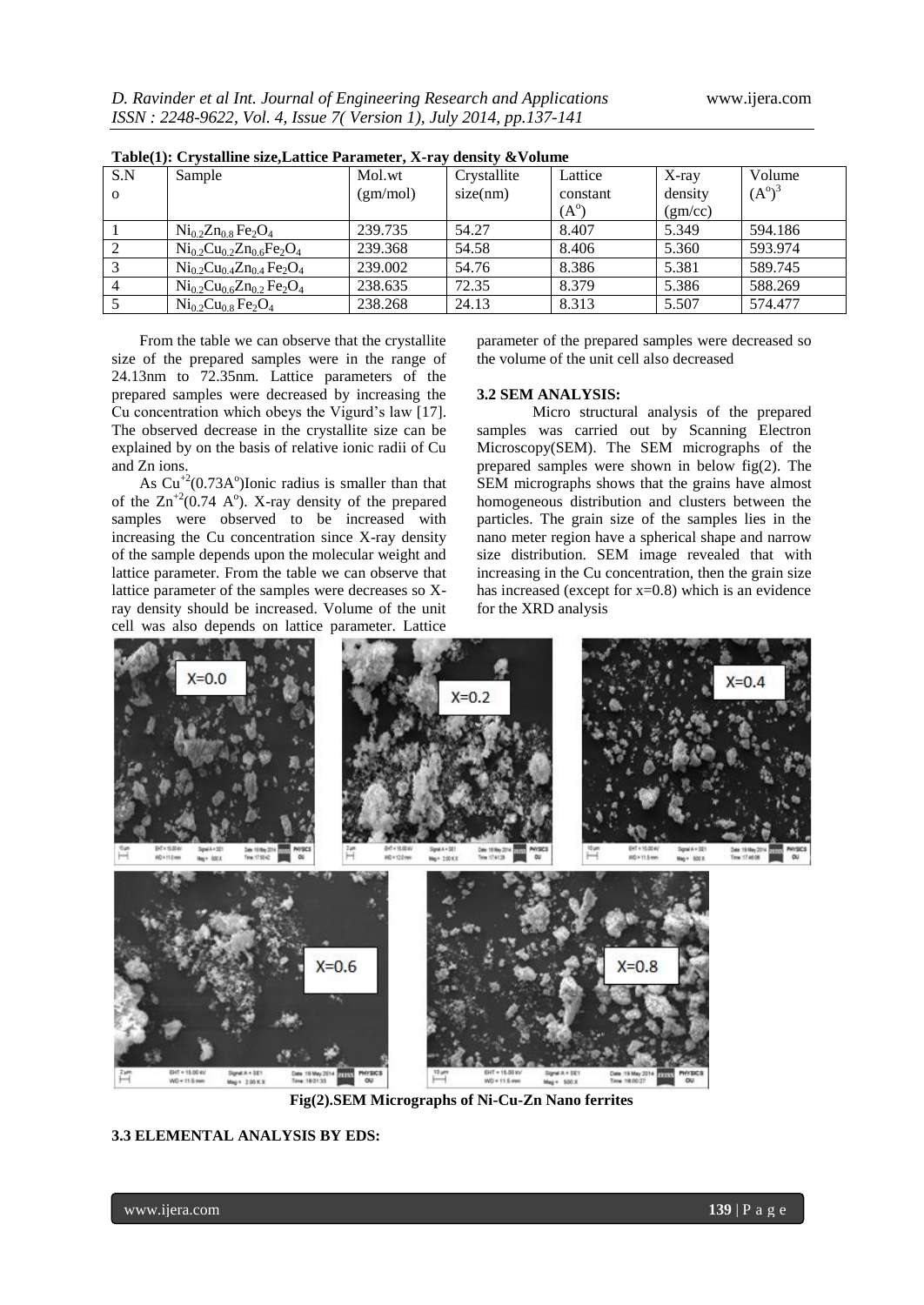Energy Dispersive Spectrometer was used for the elemental analysis of all the prepared ferrites with different compositions. The EDS spectra of all prepared samples were shown in fig(3).The compounds show the presence of Cu,Zn, Ni,Fe,O with out precipitating cations.





Fig (3).EDS Spectra of **Ni-Cu-Zn Nano ferrites**

#### **IV. Conclusions**

i) X-ray diffraction pattern of the prepared samples confirms the formation of single phase cubic spinal structure

ii) By the substitution of Cu in the Ni-Zn ferrite system, the lattice parameter is decreases and the crystallite size of the sample was in the range 24-72 nm.

iii)X-ray density of the samples increases with Cu Substitution.

iv) SEM micrographs of the various compositions indicate the morphology of the particles was similar. They are largely agglomerated.

### **V. Acknowledgements**

The authors are very grateful to Prof.K.Venugopal Reddy, Head, Department of Physics, University College of Science, Osmania University, Hyderabad, Prof.R.Sayanna, Chairman, Board of Studies, Department of Physics, University College of Science, Osmania University, Hyderabad, Prof.ChintaSailu,Principal,CollegeofTechnology,

Osmania University, Hyderabad and Prof.Ch.Gopal Reddy,Head,DeptofPhysics,EngineeringCollege,Osm aniaUniversity,Hyderabad for their encouragement in research work.

## **REFERENCES**

- [1] M.Pardavi-Horvath, J Magn Magn Mater 215/216, 171 (2000)
- [2] T. Abbas, Y.Khan, M.Ahmed, S.Anwer, solid state communi 82 (1992)701
- [3] P.K.Roy and J.Bera, J Magn Magn mater 298,38,(2006)
- [4] P.D.Thang, G.Riginders and D.H.Blank, J Magn Magn mater296,251(2005)
- [5] M.F.F.lelis , A.O.Porto, C.M.goncalvers, and J.D.Fabris, J J Magn Magn mater278,263 (2004)
- [6] M. K. Kumar, P.K.Singh, P.Kishan, N. kumar, S.L.N.Rao, P.K.Singh, and S.L. Srivathsava J.Appli Physics,63,3780 (1998 )
- [7] A.Dias, and R.L.Moreira, *chemical, mechanical and dielectric properties after sintering of hydro thermal ni-Zn Ferrites*.